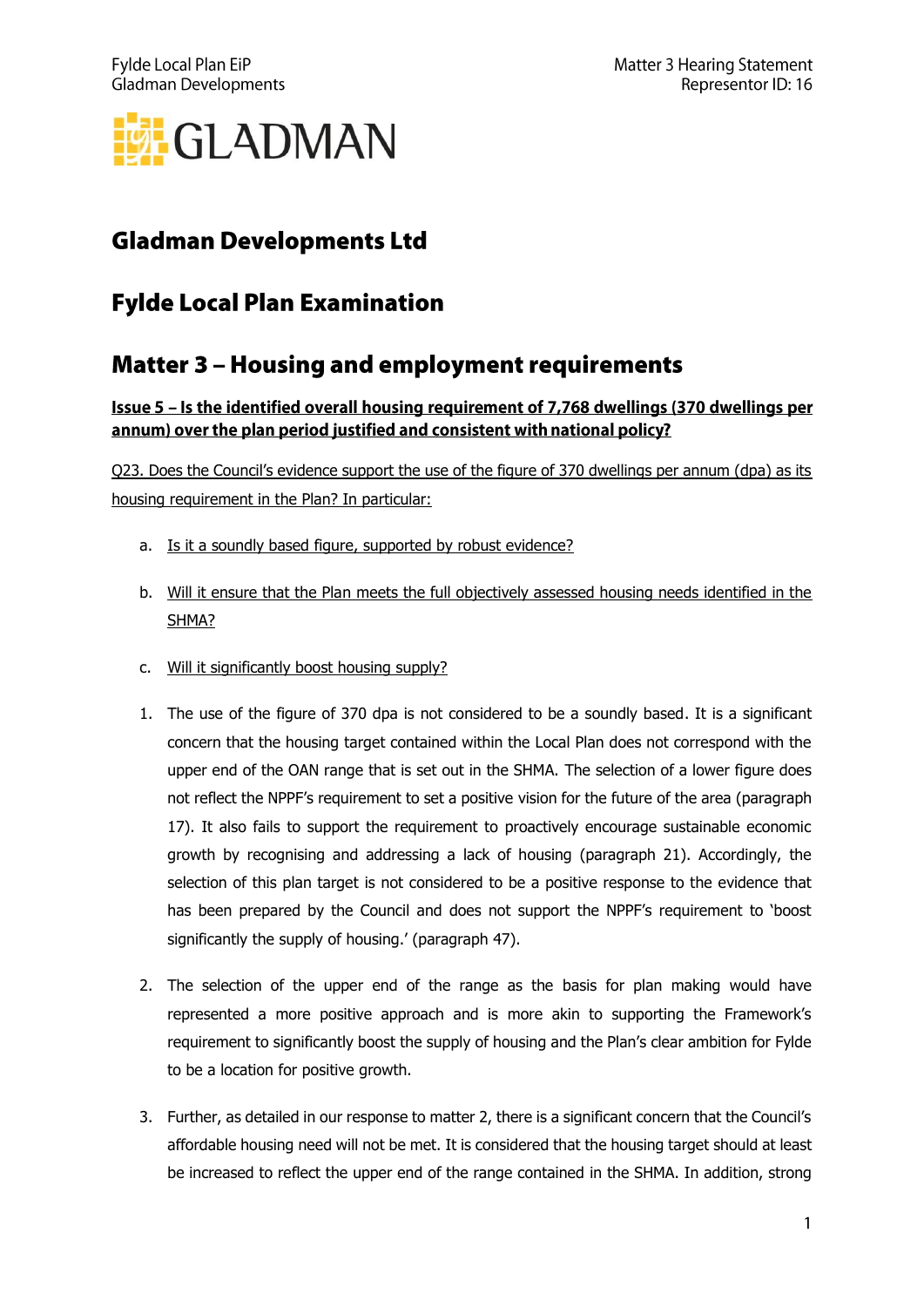consideration must be given to; an uplift to support affordable housing delivery; and, to setting a housing target that more appropriately supports the ambitions of the Plan in relation to economic growth.

Q24. The soundness of specific land allocations and deliverability of sites to meet the housing requirement will be considered at Stage 2 of the Examination. However, on the basis of the Plan as submitted does it confirm that there is:

- a. A supply of specific deliverable sites to meet the housing requirement for five years from the point of adoption; and
- b. A supply of specific, developable sites or broad locations for growth for years 6-10 from the point of adoption?
- c. If you content that the Plan would not provide for either (a) or (b) above (or both) could the Plan be appropriately modified to address this?
- 4. Whilst the soundness of specific land allocations and deliverability of sites will be considered at Stage 2 of the Examination, Gladman take this opportunity to discuss the following issues.
- 5. The Council's delivery assumptions set out in the Housing Trajectory appear to be largely consistent with national average delivery assumptions. However, issues such as marketing the site, the submission and determination of Reserved Matters, pre-commencement conditions, on-site clearance and the provision of infrastructure to serve development can also serve to cause delay in developing sites following the resolution to grant outline planning consent.
- 6. The delivery assumptions applied to the Council's larger strategic sites need to be closely monitored to ensure that these sites are delivered at the expected rate and timescales identified. Whilst noting the infrastructure benefits that large-scale strategic allocations can provide, an overreliance on such sites can risk the deliverability of a plan and lead to further housing land supply issues in the future.
- 7. It is considered that an average annual delivery rate of 30 dpa is realistically achievable, with delivery increasing depending on the number of outlets acting on site. Whilst the delivery assumptions applied for a number of sites are largely consistent with national averages, should these delivery rates not be achieved by the Plan, a significant shortfall will soon arise and further exacerbate housing shortfall in the borough. The fact that delivery of some sites continues following the end of the plan period leaves no room for slippages and should this happen provides no room for the Council to address housing shortfall in an expedited manner.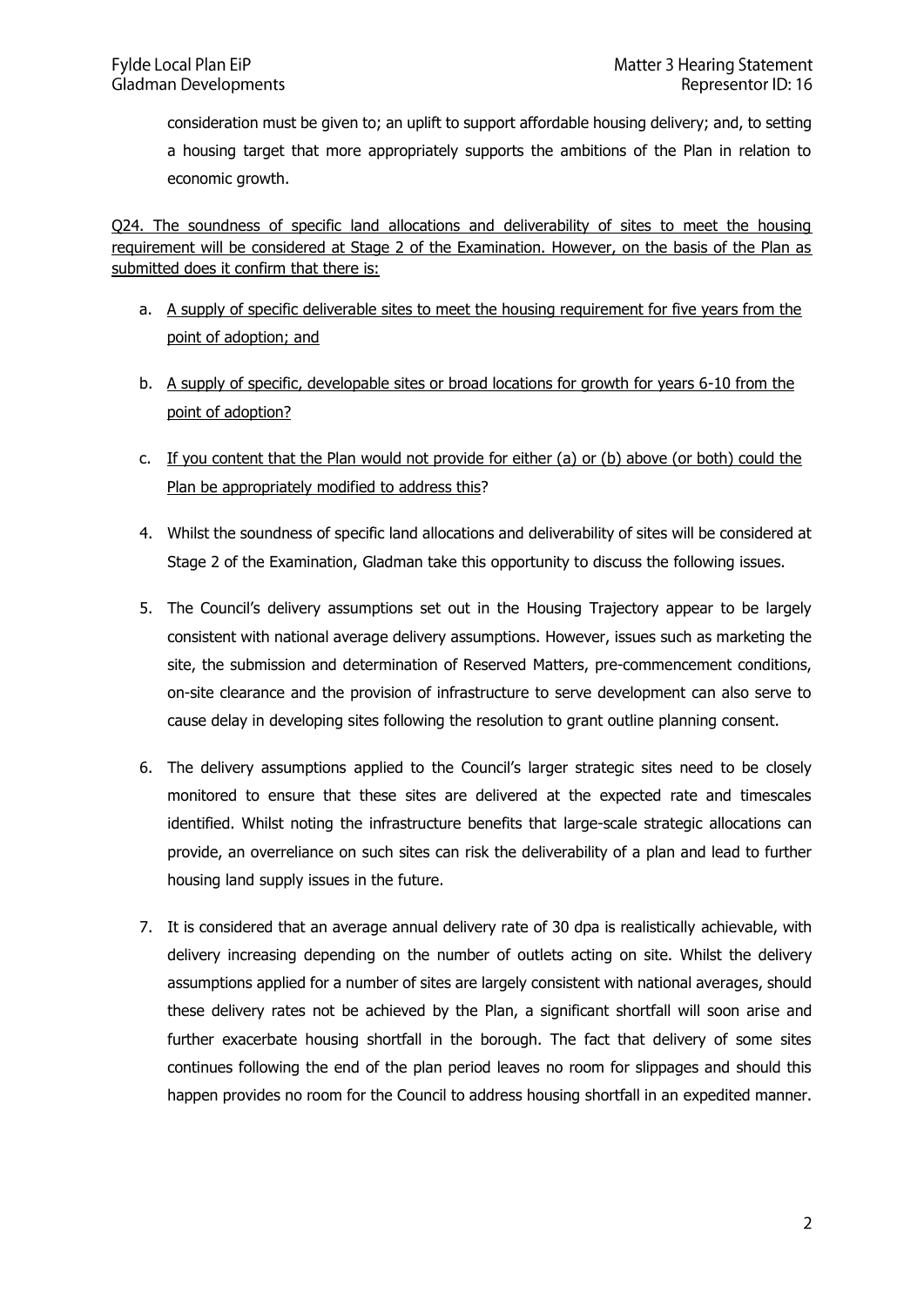8. The above reinforces the need to identify further opportunities for development to ensure the Council is able to demonstrate a flexible and responsive supply of housing land to meet full OAN.